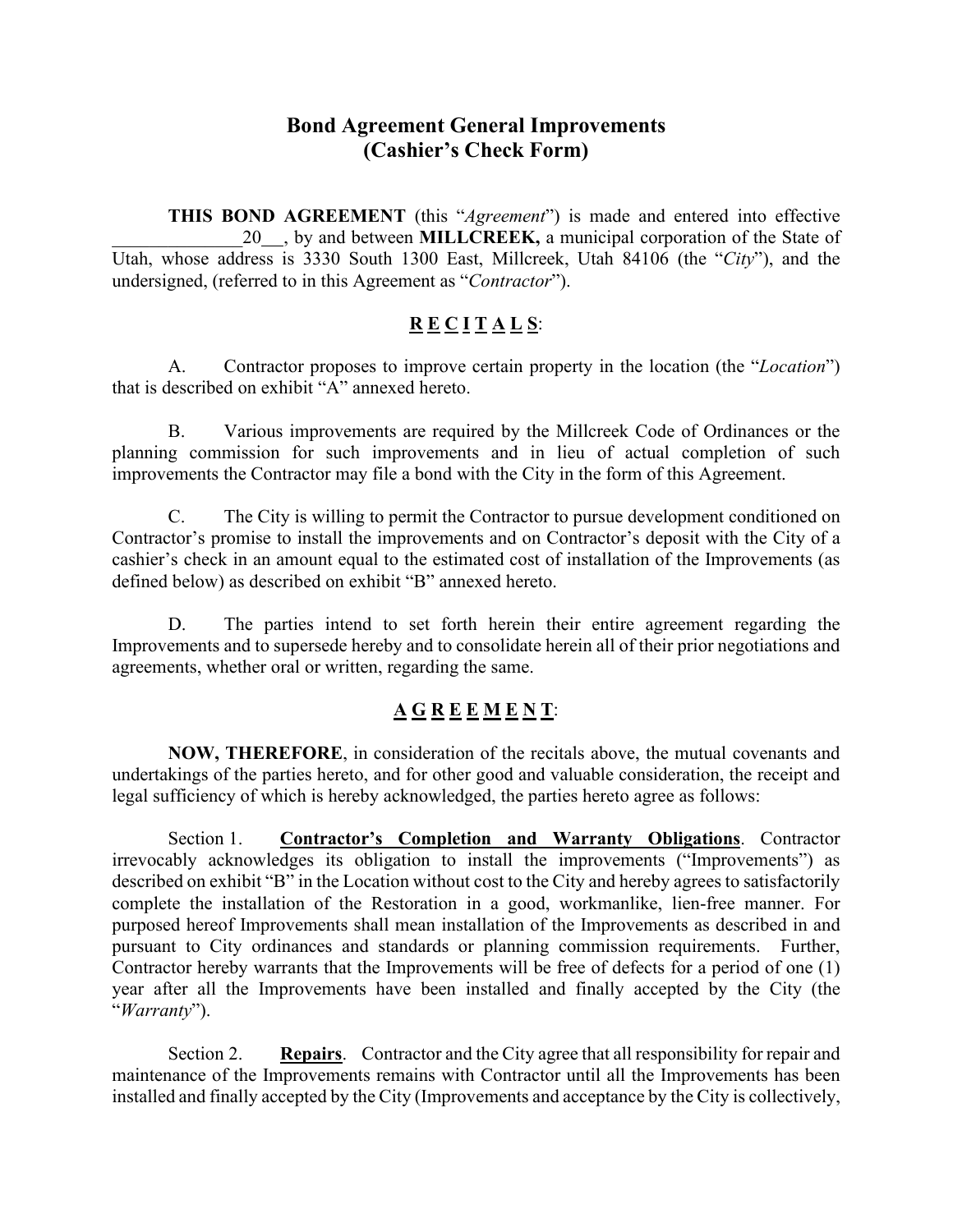"*Improvements/Acceptance*") and the Warranty has expired.

 Section 3. **Deposit**. To assure and guarantee (a) the satisfactory and timely Improvements/Acceptance and (b) the Warranty, Contractor shall contemporaneously herewith deposit with the City a cashier's check made payable to the order of the City in the amount of \$**\_\_\_\_\_\_\_\_\_,** issued by **\_\_\_\_\_\_\_\_\_\_\_\_\_\_\_\_\_\_** as cashier's check No.\_\_\_\_\_\_\_\_\_\_\_\_\_\_\_\_\_\_\_ (collectively referred to as "the *Deposit*"). The City shall deposit the referenced cashier's check in its general fund. The amount of the Deposit is the estimated cost of Improvements as described on exhibit "B."

 Section 4. **Assignment of Deposit**. Contractor hereby assigns, transfers, and sets over to the City all of Contractor's right, title, and interest in and to the full proceeds of the Deposit and also hereby assigns, transfers, and sets over to the City the right to use the Deposit in the event of any default or noncompliance in the performance for which this bond is posted and filed.

 Section 5. **Release of Deposit**. If Improvements has been constructed to the reasonable satisfaction of the City, then the City will release ninety percent (90%) of the Deposit that is associated with the Improvements. Further, if one (1) year after final Improvements/Acceptance and the Improvements are then free of defects, normal wear and tear excepted, the City will release the remaining amount of the Deposit.

 Section 6. **Failure to Install Improvements/Failure of Warranty**. If (a) Improvements/Acceptance of the Improvements has not occurred on or before**\_\_\_\_\_\_\_\_\_**, or (b) the installed Improvements is not free of defects for one (1) year after final acceptance by the City, then the City may unilaterally (without consent or approval of any kind from Contractor) at any time thereafter use the Deposit (full or any amount). The City shall be deemed fully authorized (without further action or notice whatsoever) to use as much of the Deposit as is required (in the City's sole opinion) to satisfactorily complete installation of the Improvements and/or to repair any defects therein, including (without limitation) the cost of any and all incidental construction, legal, administrative, or engineering fees or expenses incurred by the City to effect such work. Any balance of the Deposit remaining after payment of all such costs, fees, and expenses, and a reasonable reserve, in an amount determined by the City, shall be refunded to Contractor.

 Section 7. **No Waiver or Estoppel**. This Agreement is irrevocable unless revoked by the mutual consent of Contractor and the City. Neither this Agreement nor the deposit of the referenced cashier's check by Contractor and the acceptance of the Deposit or this Agreement by the City shall constitute a waiver or estoppel by or against the City concerning the Improvements, nor shall any such matters in any way relieve Contractor from the obligations to (a) timely achieve satisfactory Improvements/Acceptance of the Improvements or (b) fully perform under the Warranty, regardless of whether or not the Deposit is adequate to pay for the satisfactory Improvements/Acceptance of the Improvements or the satisfactory fulfillment of the Warranty. If the Deposit is inadequate to pay for the cost of Improvements for whatever reason, Contractor agrees to pay such deficiency independent of this Agreement, which amount may include any and all incidental construction, legal, administrative, or engineering fees or expenses incurred by the City to affect such work. Additionally, no further permits or approvals shall be issued to the Contractor until such deficiency is cured.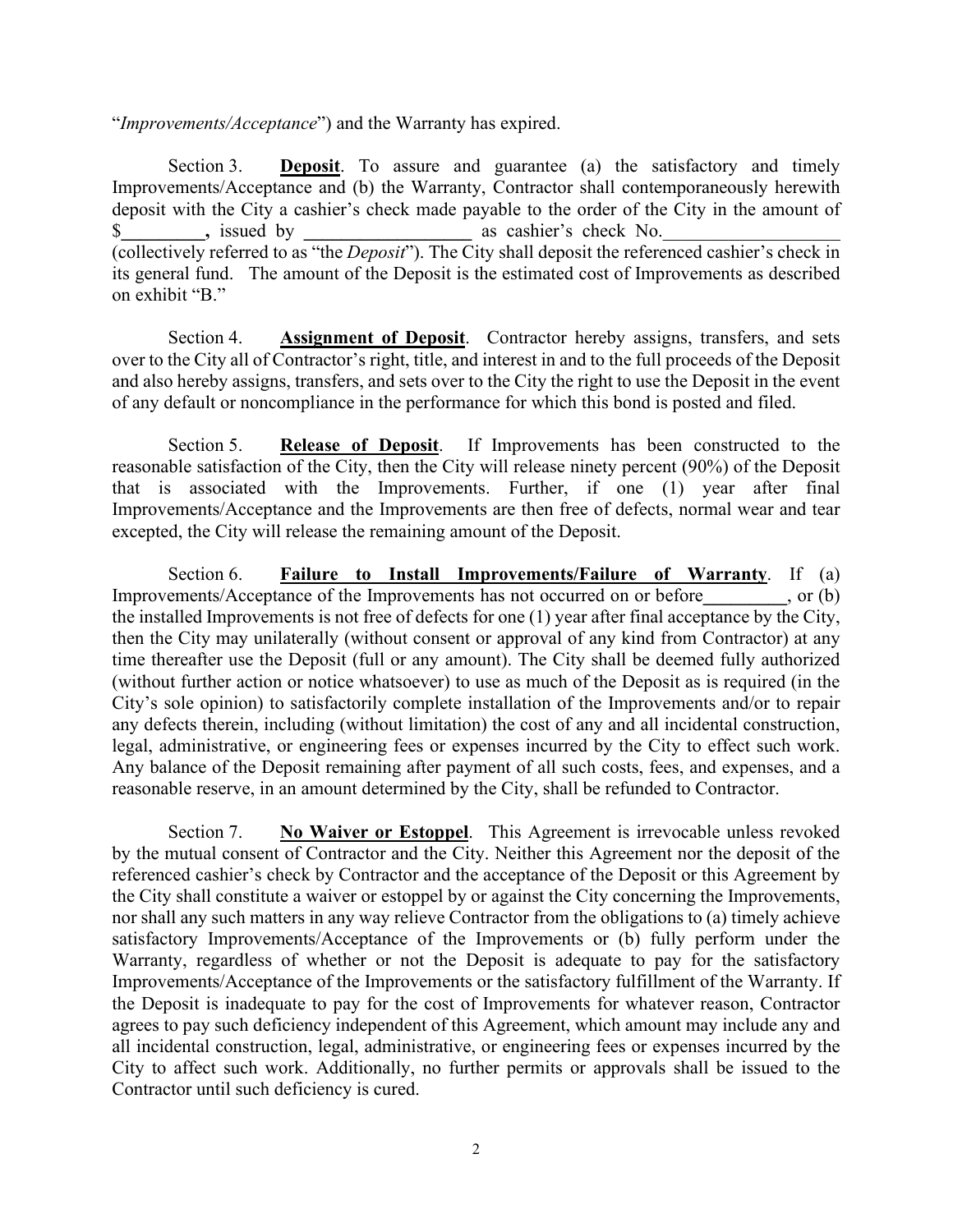Section 8. **Inspection**. The City shall have the right to inspect Improvements during construction. If Improvements involves underground Improvements, then the Contractor shall notify the City in writing when underground Improvements are ready to be backfilled and agrees not to backfill such trenches or excavations until such underground improvements have been inspected by the City.

 Section 9. **General Provisions**. The following provisions are also an integral part of this Agreement:

(a) *Binding Agreement*. This Agreement shall be binding upon and shall inure to the benefit of the successors and assigns of the respective parties hereto.

(b) *Captions*. The headings used in this Agreement are inserted for reference purposes only and shall not be deemed to define, limit, extend, describe, or affect in any way the meaning, scope, or interpretation of any of the terms or provisions of this Agreement or the intent hereof.

(c) *Counterparts*. This Agreement may be signed in any number of counterparts with the same effect as if the signatures upon any counterpart were upon the same instrument. All signed counterparts shall be deemed to be one original.

(d) *Severability*. The provisions of this Agreement are severable, and should any provision hereof be void, voidable, unenforceable, or invalid, such void, voidable, unenforceable, or invalid provision shall not affect the other provisions of this Agreement.

(e) *Waiver of Breach*. Any waiver by either party of any breach of any kind or character whatsoever by the other, whether such be direct or implied, shall not be construed as a continuing waiver of, or consent to, any subsequent breach of this Agreement.

(f) *Cumulative Remedies*. The rights and remedies of the parties hereto shall be construed cumulatively, and none of the rights and remedies shall be exclusive of, in lieu of, or a limitation of any other right, remedy, or priority allowed by law.

(g) *Amendment*. This Agreement may not be modified, except by an instrument in writing signed by the parties hereto.

(h) *Interpretation*. This Agreement shall be interpreted, construed, and enforced according to the substantive laws of the state of Utah.

(i) *Attorneys' Fees*. In the event any action or proceeding is brought by either party regarding this Agreement, the prevailing party shall be entitled to recover its costs, expert witness fees, and reasonable attorneys' fees, whether such sums are expended with or without suit, at trial, or on appeal.

(j) *Notice.* Any notice or other communication required or permitted to be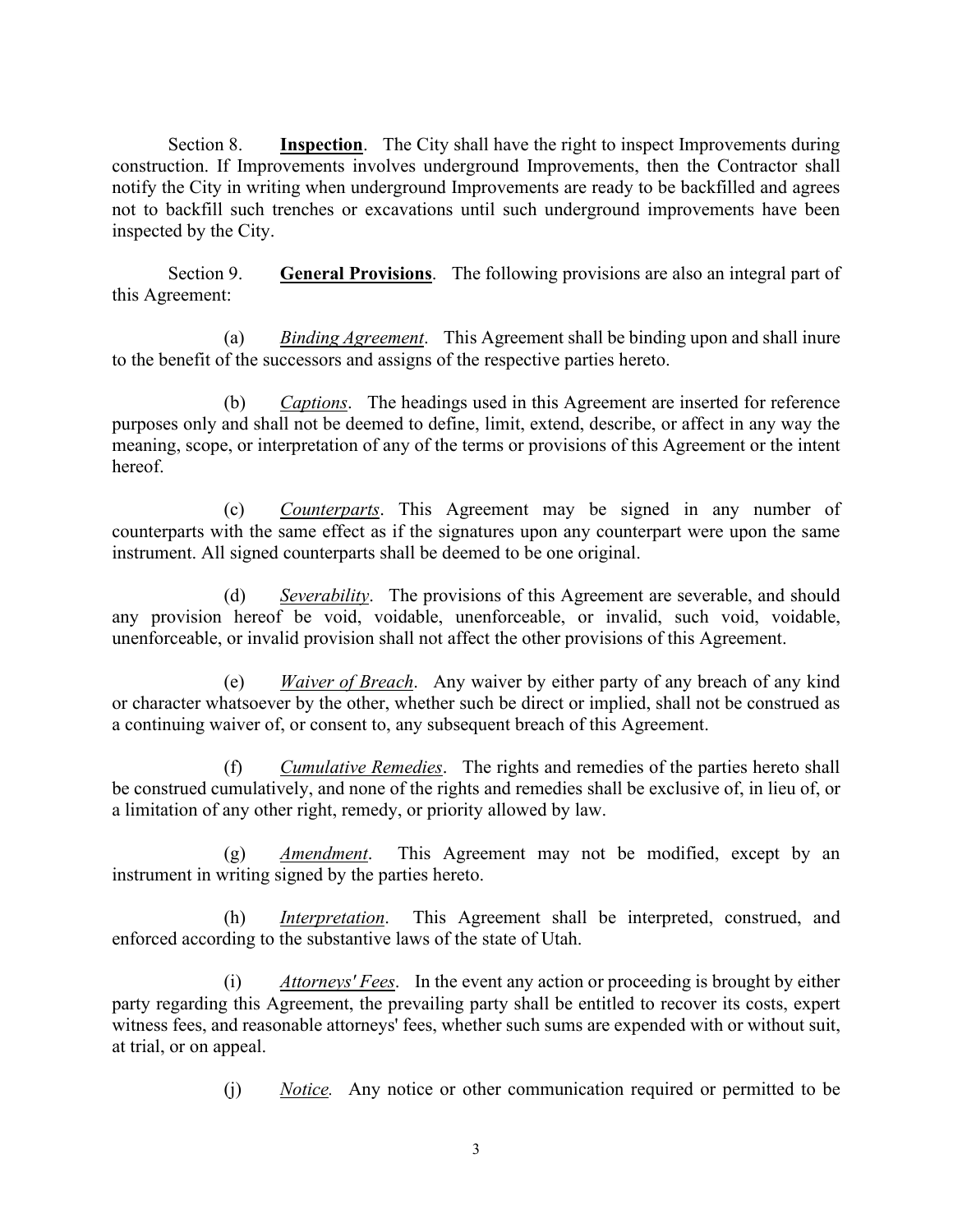given hereunder shall be deemed to have been received (a) upon personal delivery or actual receipt thereof or (b) within two (2) days after such notice is deposited in the United States mail, postage prepaid, certified, and addressed to the respective addresses set forth herein or to such other address(es) as may be supplied by a party to the other from time to time in writing.

(k) *Time of Essence*. Time is of the essence of this Agreement.

(l) *Assignment*. Contractor may not assign or otherwise convey its rights or delegate its duties under this Agreement without the express written consent of the City.

 (m) *No Partnership*. The City and Contractor do not by this Agreement in any way or for any purpose become partners or joint ventures with each other.

 (n) *Benefit of Agreement.* The benefits and protection provided by this Agreement shall inure solely to the City. The City shall not be liable for any claim or obligation of Contractor. City may, in its sole and absolute discretion, interplead the Deposit (full or any amount thereof) with a court pursuant to Utah R. Civ. P. 67 and Utah Code Ann. § 76-27-4.

 (o) *Exhibits*. All exhibits annexed to this Agreement are expressly made a part of this Agreement as though completely set forth herein. All references to this Agreement, either in this Agreement itself or in any such writings, shall be deemed to refer to and include the Agreement and all exhibits and writings.

**DATED** effective the date first above written.

### **OWNER/DEVELOPER:**

| $Its:\_$       |  |
|----------------|--|
|                |  |
| Email Address: |  |
|                |  |
|                |  |
|                |  |
| $Its:\_$       |  |
|                |  |
|                |  |
|                |  |
| Project Name:  |  |
|                |  |

Project Address: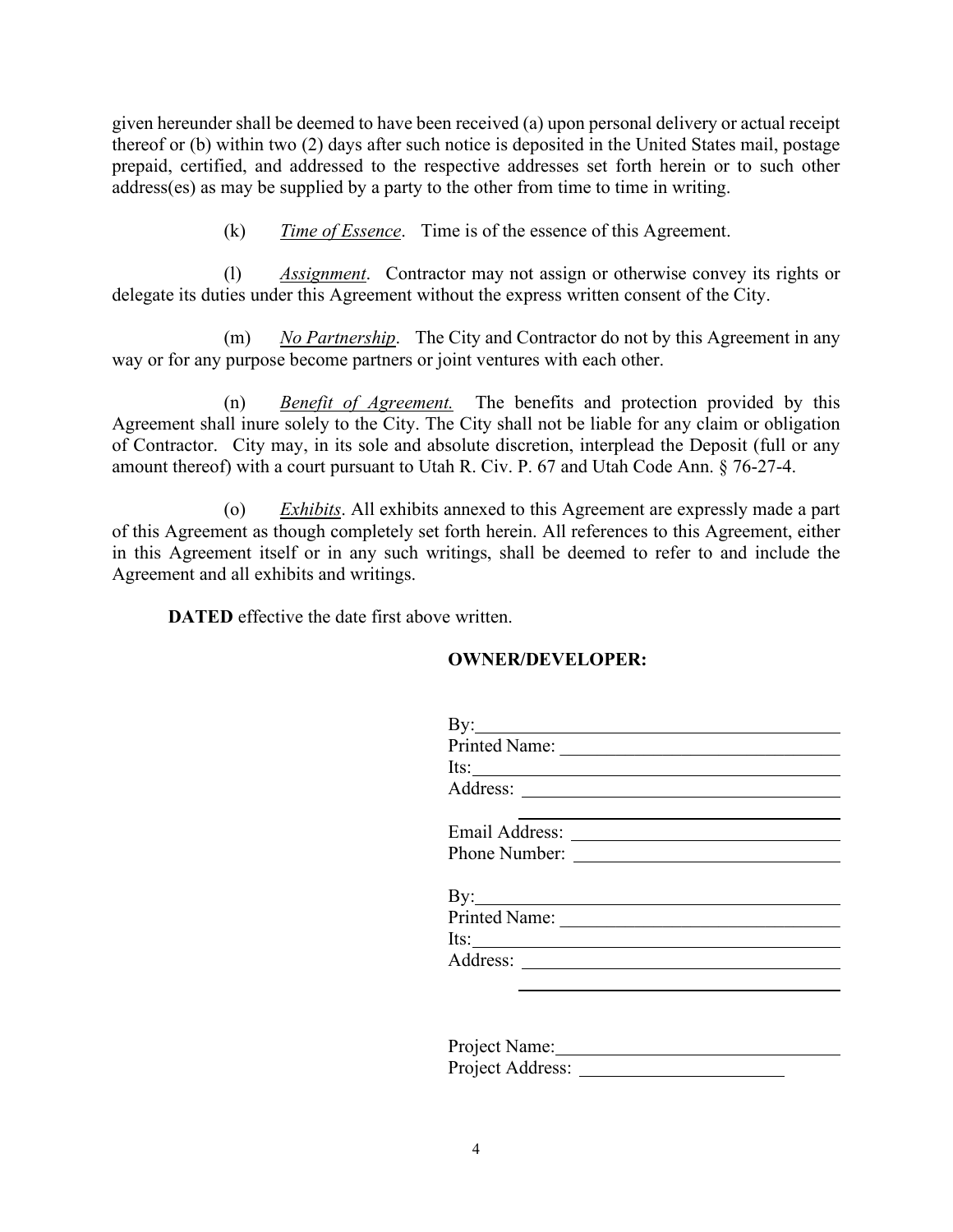## **CITY:**

## **MILLCREEK**

## **ATTEST:**

Elyse Sullivan, City Recorder Jeff Silvestrini, Mayor

By: By: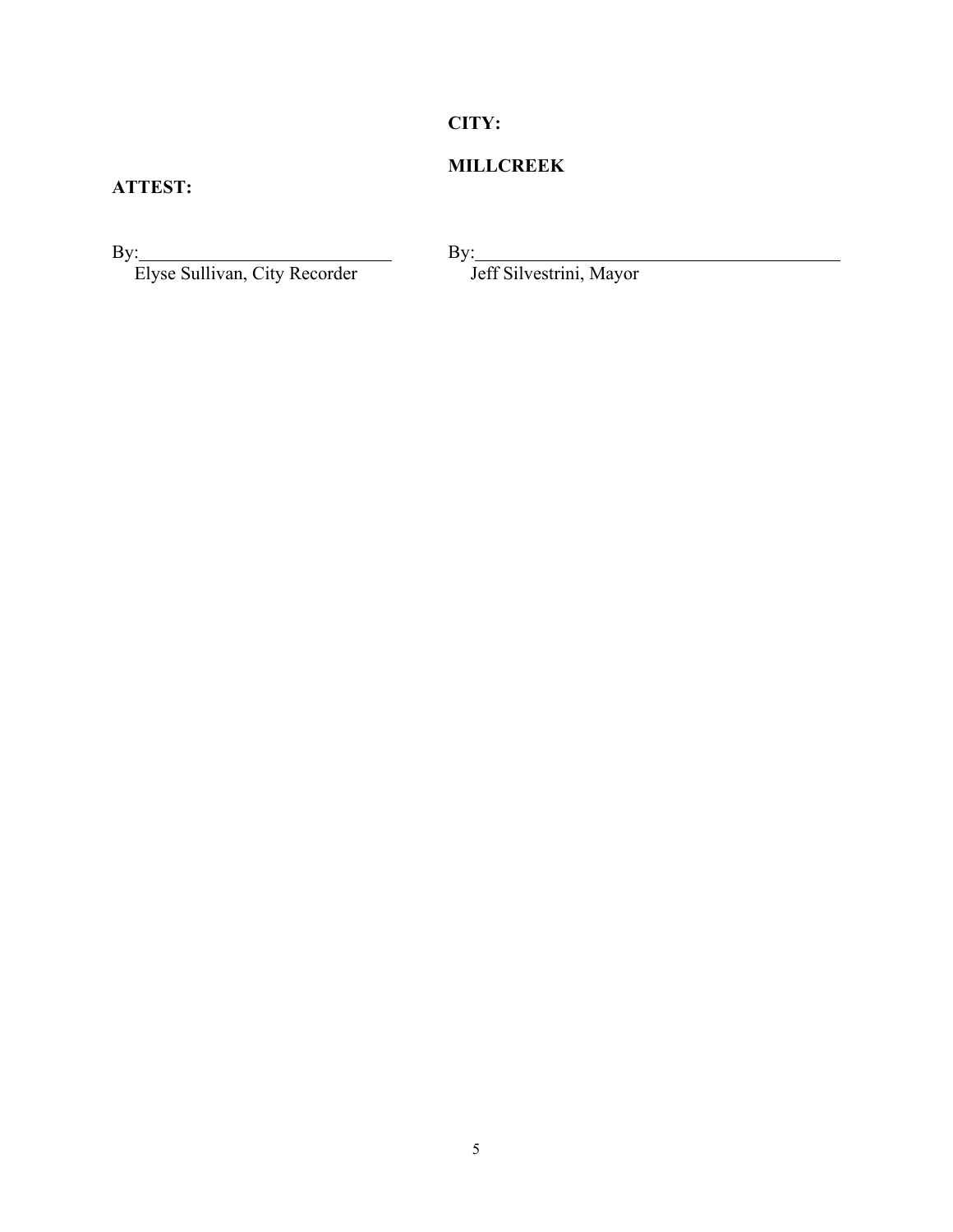# **Exhibit "A"**

**to Bond Agreement for Completion of Proposed Improvements** 

**[description of location]**